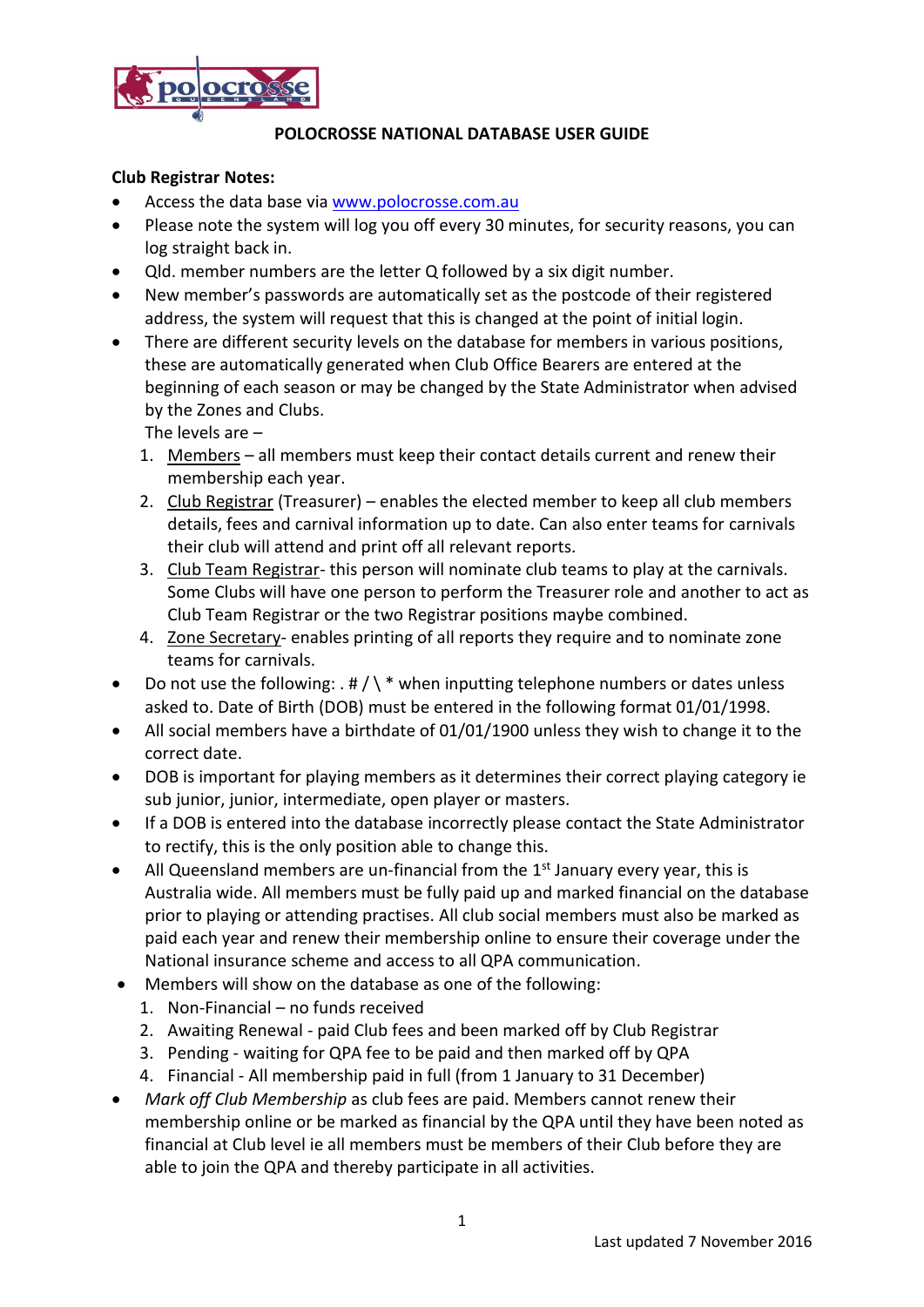

|                                                                                                                                                                                                       | <b>OLD Polocrosse</b><br>online membership & event management |                      |                        |        |  |  |
|-------------------------------------------------------------------------------------------------------------------------------------------------------------------------------------------------------|---------------------------------------------------------------|----------------------|------------------------|--------|--|--|
| My Home                                                                                                                                                                                               | <b>Personal Functions</b>                                     | State Club Eunctions | <b>State Functions</b> | Logout |  |  |
| <b>Personal Functions</b><br>You can:<br>- View/Change your details.<br>- Manage Horses.<br>- Renew your membership.<br>- Change your password.<br>- Nominate for a State or National Event<br>Logout |                                                               |                      |                        |        |  |  |

- All members, playing and social, must go online and renew their membership annually. This is done under the Personal Functions section. Member details are also updated and renewed from this area.
- All upgrades of membership category such Social Member to Player, can only be done by the State Administrator.
- Please allow five business days for membership fees to clear in the QPA bank account and the State Administrator to process the renewal transaction. Please note each financial institution takes at least three working days for funds to guarantee clearance. If members pay utilising PayPal their membership is immediately valid. A player is not insured or able to be involved in any QPA events until they are marked financial on the database.
- When downloading files they will be delivered in CSV format, to save or open select Excel format. Reports are then able to be adjusted to your needs ie columns size etc.

|                                                                                                                                                                                                                                                                                                                | <b>OLD Polocrosse</b><br>online membership & event management |                                                                                                                               |                        |                            |                                                                                     |    |        |
|----------------------------------------------------------------------------------------------------------------------------------------------------------------------------------------------------------------------------------------------------------------------------------------------------------------|---------------------------------------------------------------|-------------------------------------------------------------------------------------------------------------------------------|------------------------|----------------------------|-------------------------------------------------------------------------------------|----|--------|
| My Home                                                                                                                                                                                                                                                                                                        | <b>Personal Functions</b>                                     | <b>State Club Functions</b>                                                                                                   | <b>State Functions</b> |                            | Logout                                                                              |    |        |
| Opening full_database_export.csv<br>$\backsim$<br>Club: $AI \sim$<br>All<br>Zone:<br>You have chosen to open:<br>da full_database_export.csv<br><b>Select Club</b><br>which is: Microsoft Excel Comma Separated Values File<br>from: http://www.nswpolocrosse.org.au<br>What should Firefox do with this file? |                                                               |                                                                                                                               |                        |                            | $\times$                                                                            |    |        |
|                                                                                                                                                                                                                                                                                                                |                                                               | Copyright © On Line Membership Data Pty Ltd 2011   Designed by Kizframe<br>WSC XHTML 10 WSC css<br>For HELP!! Contact the SEO |                        | O Open with<br>○ Save File | Microsoft Excel (default)<br>Do this automatically for files like this from now on. | OK | Cancel |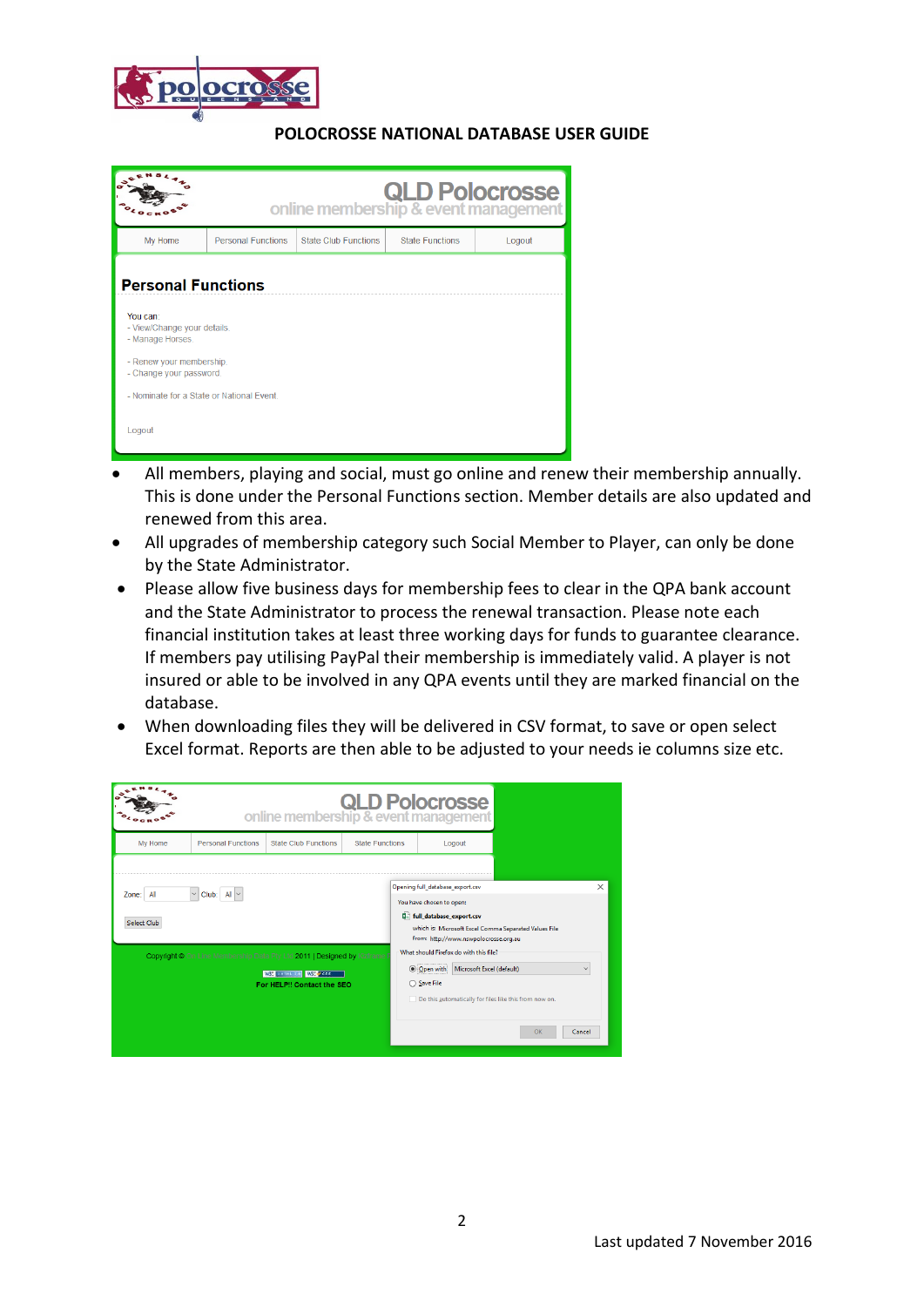

|                                                                                                                                                                                                                                    |                           | <b>OLD Polocrosse</b><br>online membership & event management                                                                                                                                                                                                          |       |                                                                                                                                                                                                                                                                                                                                                     |  |
|------------------------------------------------------------------------------------------------------------------------------------------------------------------------------------------------------------------------------------|---------------------------|------------------------------------------------------------------------------------------------------------------------------------------------------------------------------------------------------------------------------------------------------------------------|-------|-----------------------------------------------------------------------------------------------------------------------------------------------------------------------------------------------------------------------------------------------------------------------------------------------------------------------------------------------------|--|
| My Home                                                                                                                                                                                                                            | <b>Personal Functions</b> | <b>Club Eunctions</b>                                                                                                                                                                                                                                                  |       | Logout                                                                                                                                                                                                                                                                                                                                              |  |
| <b>Club Functions</b><br>You can:                                                                                                                                                                                                  |                           |                                                                                                                                                                                                                                                                        |       |                                                                                                                                                                                                                                                                                                                                                     |  |
| <b>Membership Functions</b><br>Transfer a Member to my club.<br>View/Change Club Members<br>details<br>Mark off Club Membership.<br>Renew Members State<br>Membership.<br>Register a new member.<br>Enter/Edit Club Office Holders | Statistics                | <b>Enquiry &amp; Export Functions</b><br>Enquire On Club Members.<br>Export Club Members Contact List.<br>Export The Full Database for your club.<br>Export Player Details for your club.<br><b>Export Club Statistics.</b><br><b>NEW Export Club Financial Member</b> |       | <b>Carnival Functions</b><br><b>Enter Carnival Teams</b><br>Enter Pool Players.<br>Enter A Team Interstate.<br>Interstate Pool Players Entry.<br><b>Modify Carnival Teams.</b><br>Delete Carnival Teams<br>View Carnival Teams by Club.<br>Export Carnival Teams by Club.<br>View Carnival Teams by Carnival.<br>Export Carnival Teams by Carnival. |  |
| Maintain Life Members<br>Life Members Export.<br>Logout                                                                                                                                                                            |                           | Export Club Office Holders.                                                                                                                                                                                                                                            | Count | <b>Export Limited Players Carnival</b><br>Export Players Carnivals Attended.                                                                                                                                                                                                                                                                        |  |

# **Other functions to be performed by Club Registrars**

Registering a new member:

- 1. Enter all of the member's details and select register
- 2. Don't forget to add a player grade
- 3. Once you receive their club fees you must go into *Mark off Club Membership* and select them as paid
- 4. The new member may then login and renew their membership for the first time, remembering that the automatically allocated password is the member's postcode and that this will need to be changed to their own password. You may need to assist new members with this process.

#### Transfer a Member to my club:

Prior to a member becoming financial for that calendar year Club Registrar may easily transfer from one club to another utilising this function. Once financial, players wishing to transfer to another Club or State may only be done by the State Administrator following the necessary approval process.

Enter/Edit Club Office Holders: this must be kept up to date annually, only current financial members (social or playing) may hold Club Office positions.

#### Maintain Life Members:

This is where your Club Life Members are renewed annually to ensure they are included in all communication and publication mailing lists.